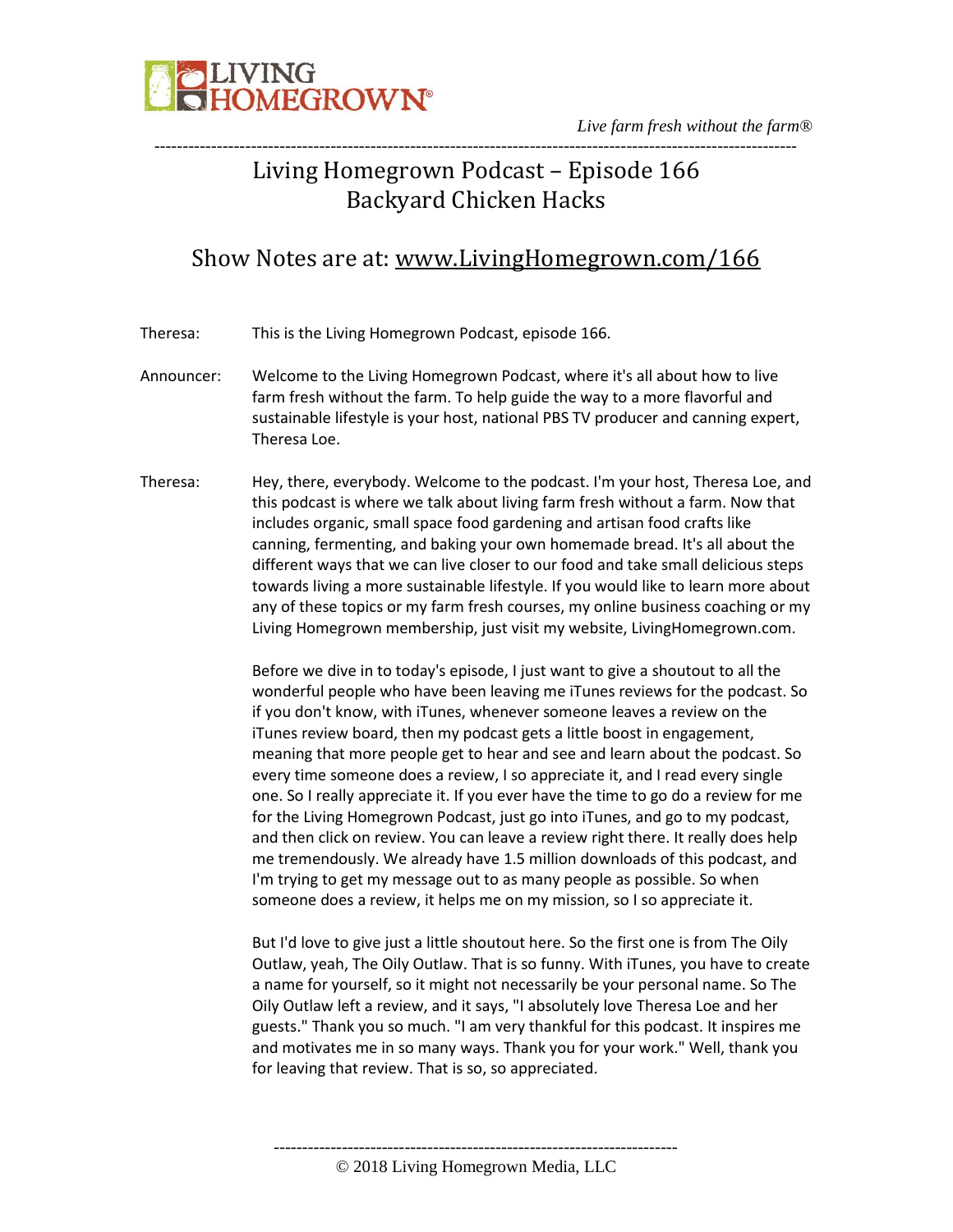

We also have a review here from Laura Davis, and it says, "I just love the podcast. It's everything I'm interested in all rolled up into one nice little package. The topics have a nice variety. The guests are always really interesting. My book list has grown a mile long now, and I've learned so much. On days when I feel too busy or exhausted from all the hard work that goes into this lifestyle, Theresa helps and reminds me once again of exactly why I'm doing it. Thank you so much for creating this." Thank you, Laura. That really means a lot to me, because that was my whole goal with this podcast, was I want to make it easier so that people can actually listen to the podcast while they're doing some of their homesteading activities, taking care of the animals or gardening or cooking or baking, so that they can be learning while they're doing. That was my whole point.

-----------------------------------------------------------------------------------------------------------------

We have another here from TerryLin81, and it says, "I adore this podcast, so much useful information. I learn a ton." Fantastic, I am so glad, Terry, that you're learning from the podcast. So if you ever get a chance to leave a review, just know I am reading every single one, and I so appreciate it, because it helps me get the word out with the podcast.

Let me tell you a little bit about what we're going to talk about today on this particular episode. We're going to be talking about chicken keeping hacks. Now, to me, a hack is a handy hint or maybe something that will help me with my own productivity or help me do things in a faster way or a better way. It usually can involve maybe reusing or repurposing something that I might already have on hand.

The reason we're talking about this particular topic is because my friend, Lisa Steele, came out with a new book called 101 Chicken Keeping Hacks. Now Lisa, if you don't know her, is from Fresh Eggs Daily. She has this incredible blog that is so packed with chicken keeping information, but also on duck keeping. In fact, Lisa was on this episode. I think it was ... Let's see here. It was episode 84, on raising ducks. She told us all about how raising ducks might be a little bit different from raising chickens, but she does raise both. She lives in Maine, and she knows her stuff. I just find her information to be so spot-on that I love sharing anything that she has going on.

Today I had her come on to share some of her hacks, and here's just a few of some of the things you're going to learn. We're going to talk about the very first step that you need to take if you want to have backyard chickens. Then we're going to dive in to some of the hacks, such as putting herbs in the nesting boxes. Why would you want to do that? What are the benefits of fermenting your feed? She's also going to share a simple trick for increasing your chickens' water consumption. She'll talk to us about preserving eggs through the winter, and she has this really cool ninja trick for peeling fresh eggs. Now that one, that trick right there, is worth all your time on listening to this episode. Because if you

© 2018 Living Homegrown Media, LLC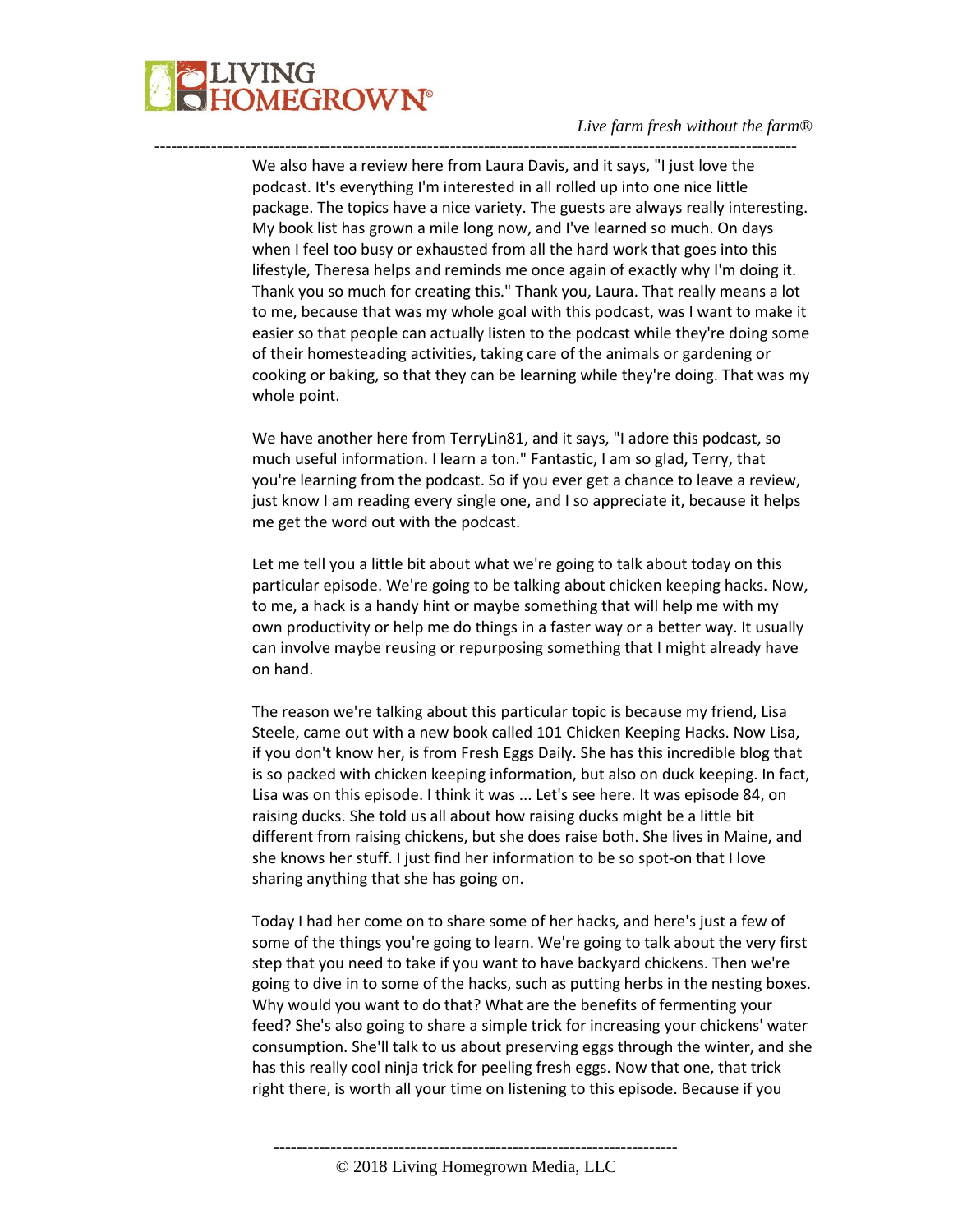

---------------------------------------------------------------------------------------------------------------- have fresh eggs, you know how hard it is to peel a hard boiled fresh egg. She has this wired so that it is no longer difficult.

> We're even going to talk a little bit about grilling eggs and how to track the age of your fresh eggs. At the end, she shares a really great holiday gift idea that you can do for anyone who owns chickens or maybe has wild birds in their backyard. I definitely am going to be doing this holiday gift for my own friends this year, so if you're listening, I've already spoiled it. But it's a really cute idea and very, very practical and simple to do. So that's what we're going to talk about in today's episode.

> So let me tell you a little bit about Lisa. Lisa Steele is a top-selling poultry author, fifth generation chicken keeper, Maine master gardener, and an avid DIYer. She's the founder of Fresh Eggs Daily, the popular natural chicken keeping site, and the author of several books, including Fresh Eggs Daily, Gardening With Chickens, and her latest book, 101 Chicken Keeping Hacks. She writes for several publications, including Chickens Magazine, and has been featured in magazines and newspapers nationwide, including the front page of the Washington Journal. She also appears on the Hallmark Home and Family Show and various local morning news shows.

> From her small farm in Maine, she inspires her readers with easy, fun, and accessible approaches to integrating gardening and backyard chickens together so that you have a more productive flock, a more beautiful harvest, using fresh herbs and edible flowers. She even talks about upcycling and repurposing items in the coop, home and garden. Lisa tours the country giving talks and seminars on natural chicken keeping. So if you want any more information on Lisa after listening to this episode all about her books, her website, anything that we discussed, they will be in the show notes for today's episode. To get to the show notes, you go to LivingHomegrown.com/166. I should tell you that we will have a recipe in the show notes that you can print out and download, and the recipe is for making your own homemade scratch. So if you own chickens and you want to make your own scratch, I have a recipe from Lisa that she's graciously sharing with us, and you can get that in the show notes at LivingHomegrown.com/166.

> Now before we dive into the interview. I just want you to know that today's podcast is brought to you by my Living Homegrown Institute, which is my monthly membership site where you get access to an entire library of monthly master classes taught by experts across the country. It will help you live farm fresh without the farm. Now my membership covers everything from how to grow heirloom tomatoes and raise chickens, to how to make your own homemade cheese and fermented vegetables. Now since so many of you are interested in living your own farm fresh journey, I've put together a free PDF for you that includes my very favorite farm fresh resources. This is a listing of exactly what I use in my own organic garden and what I use in my real food kitchen to get the best flavor from my produce. If you would like a copy of this

-----------------------------------------------------------------------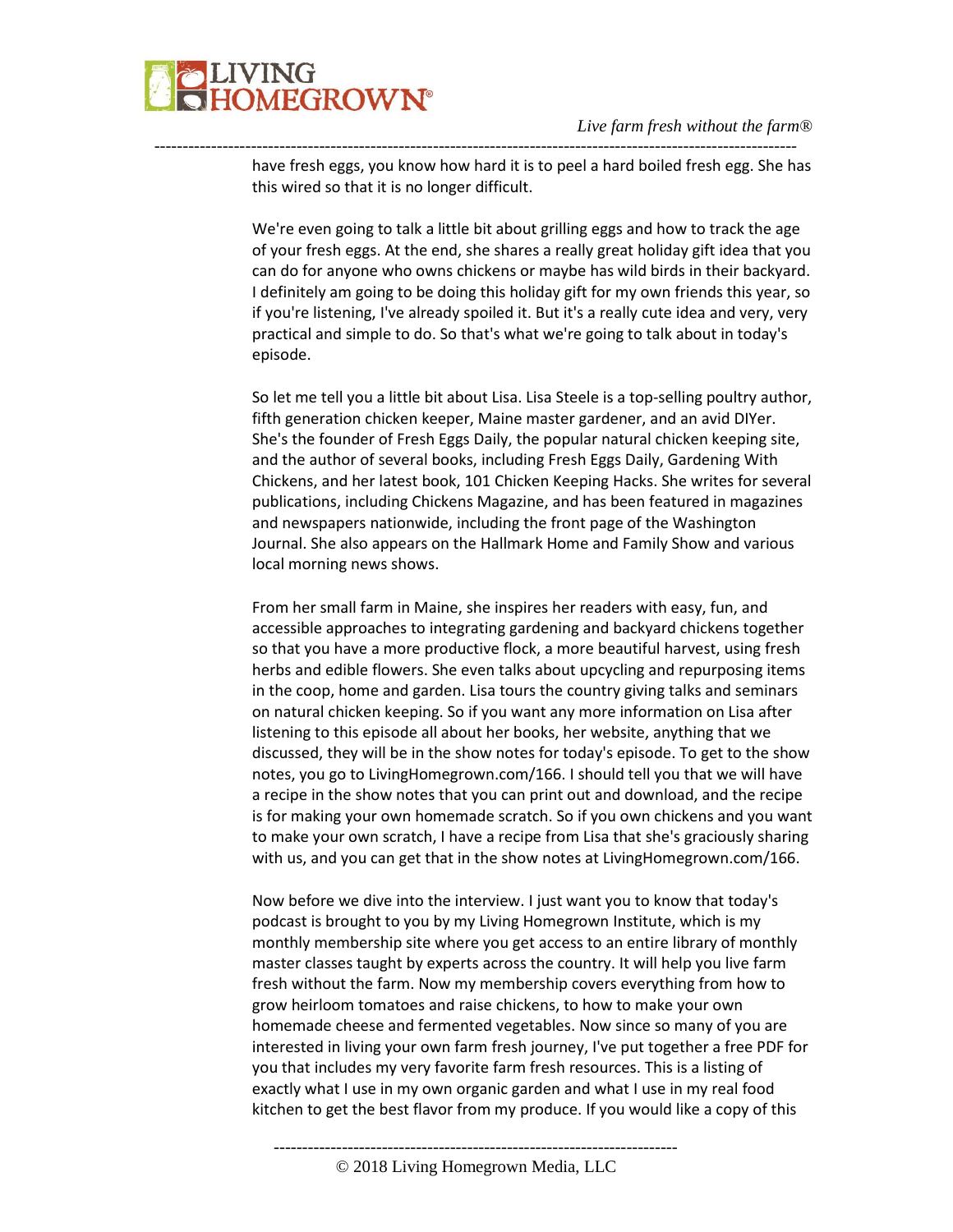

free resource guide, just go to LivingHomegrown.com/fresh. That's F-R-E-S-H. LivingHomegrown.com/fresh, and you can download my farm fresh resource guide right there for free.

So with that, let's dive into my interview with Lisa Steele from Fresh Eggs Daily, all about chicken keeping hacks. Hey, Lisa, thanks so much for coming back on the show.

Lisa: Hi, Theresa. I am so happy to be back. We always have such a great time talking about chickens.

-----------------------------------------------------------------------------------------------------------------

- Theresa: Yes, we do. Yes, we do. Well, I'm really thrilled about your new book. I love the title, 101 Chicken Keeping Hacks. I thought that was really ... That grabbed my attention. If anyone knows hacks, I know it's you, and I really love some of your ideas in the book, so I'm excited to talk about it. You've been on the show before. You were on episode 84 when we talked about raising ducks, which was really fun. That was a very popular episode with my listeners, so I know they're going to be excited that you're back. Before we dive in, if someone had not heard you before on my show or they aren't familiar with you, would you mind telling everybody a little bit Fresh Eggs Daily, your blog, and what it is that you do?
- Lisa: Sure. I actually am a fifth generation chicken keeper. My grandparents raised chickens. I grew up across the street from their farm, so I have been immersed in the chicken keeping world for my whole life. But I took a break, went to college, and long story short, ended up back on a farm raising chickens. I really focused on old timer's methods, things my grandparents might have done, making things simple, economical, doing it naturally, that whole thing, and I think the message has really resonated with my readers, because my blog. Then that led to books, my blog, Fresh Eggs Daily, and obviously on social media. People just really enjoy, I think, raising healthy food for their family, and, obviously, chickens are pets too, so they're kind of like the pets with benefits. It's just been a really fun journey, and I just love that people are responding to the message as much as they are, because I really enjoy what I do.
- Theresa: Absolutely. I'll tell you, I have a lot of listeners who are either already backyard chicken keepers or they want to be, so I know that this episode will really resonate with them, because my listeners are really about living closer to their food. Although they may want their chickens as pets and not as food, they do have the eggs, and there's so many benefits of that. I'm just thrilled that you make it a little bit easier for people. You are a very reliable source. Anything that comes out of your mouth I know is well researched. You've done not only research, but you've actually done it yourself. So I always am sending people your way, and I love your ideas, really cute stuff, really very, very fun for both the chicken owner and for the chicken. I'm just thrilled to talk about all of this.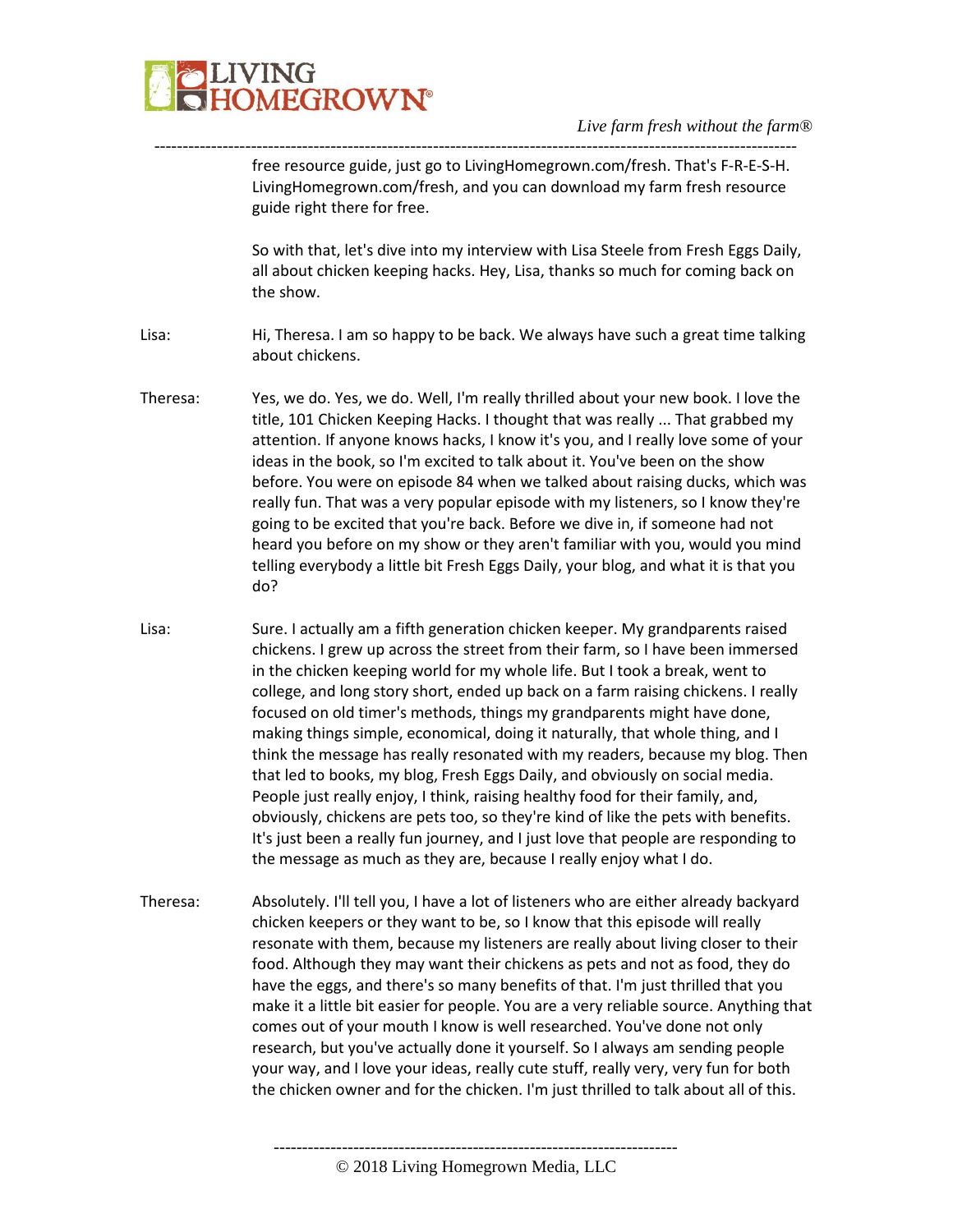

Before we start into that, I would love for you to tell me, when you were trying to decide with the book and you were narrowing down all of your ideas, what was your definition of a hack? What would you call a hack?

Lisa: So a hack, to me, is something that makes your life easier or solves a problem. It couldn't be something that was just cute for the sake of being cute or fun for the sake of being fun. I mean, I do plenty of that kind of stuff too. Don't get me wrong. But for this book, I really wanted things that were going to be helpful to people or allow you to reuse something that you might otherwise throw away or save money or something like that. That was kind of the criteria, to narrow it down. I mean, as I was writing the book, I kept saying to my editor, are we at 101 yet? Because we have to have 101, right? Because it was 101 Chicken Keeping Hacks. So I kept asking him if we were there yet and making him count. Finally, we went way past 101, and he was like, "All right, we're good. The other things we'll just count as little mini micro tips." But it was really hard to narrow it down to just 101, because, I mean, there are just so many things I've learned over the years that have streamlined or whatever. But I did really want things that were functional, made sense, other than the chicken tutus, which are purely gratuitous, but end the book. You've got to have just a little fun in there, right?

-----------------------------------------------------------------------------------------------------------------

- Theresa: Oh, yeah, absolutely, and they are adorable. I even wrote you a little note, because I looked at it. I'm like, how ... At first I thought you had dyed the chicken feathers, and I'm like, she wouldn't have done that. Then I realized-
- Lisa: [crosstalk]
- Theresa: Yeah, yeah, no, no. Then I looked closer, and I realized that they were little tufts that you had on the chicken. But great, like you said, for a party or an event, and the chickens preen around in them. I thought that was really funny, but, yeah, totally adorable. Really, what I resonated with was that so many of these hacks made things more convenient, or even they increased my productivity, or it made me more efficient with a lot of the things that I was doing with my chickens. That's what I love. For me, it's like I want to have the best use of my time and the best use of my feed so that I can stretch the dollar and stretch my time as much as I can. I loved that, loved that. Now if someone has never had chickens yet, I just wanted us to just touch on this. I always tell people that they first need to check with their city ordinances to make sure that they can have backyard chickens. Is that usually what you tell people too?
- Lisa: I do, because I hear from so many people who just kind of assume they can have theme or don't care if they can have them or not. They spend the money on a coop and a run and the chickens, and they invest all this time and effort. Then somebody rats them out, or the town comes and tells them they've got 30 days to get rid of their chickens. That's really heartbreaking, so definitely just talk to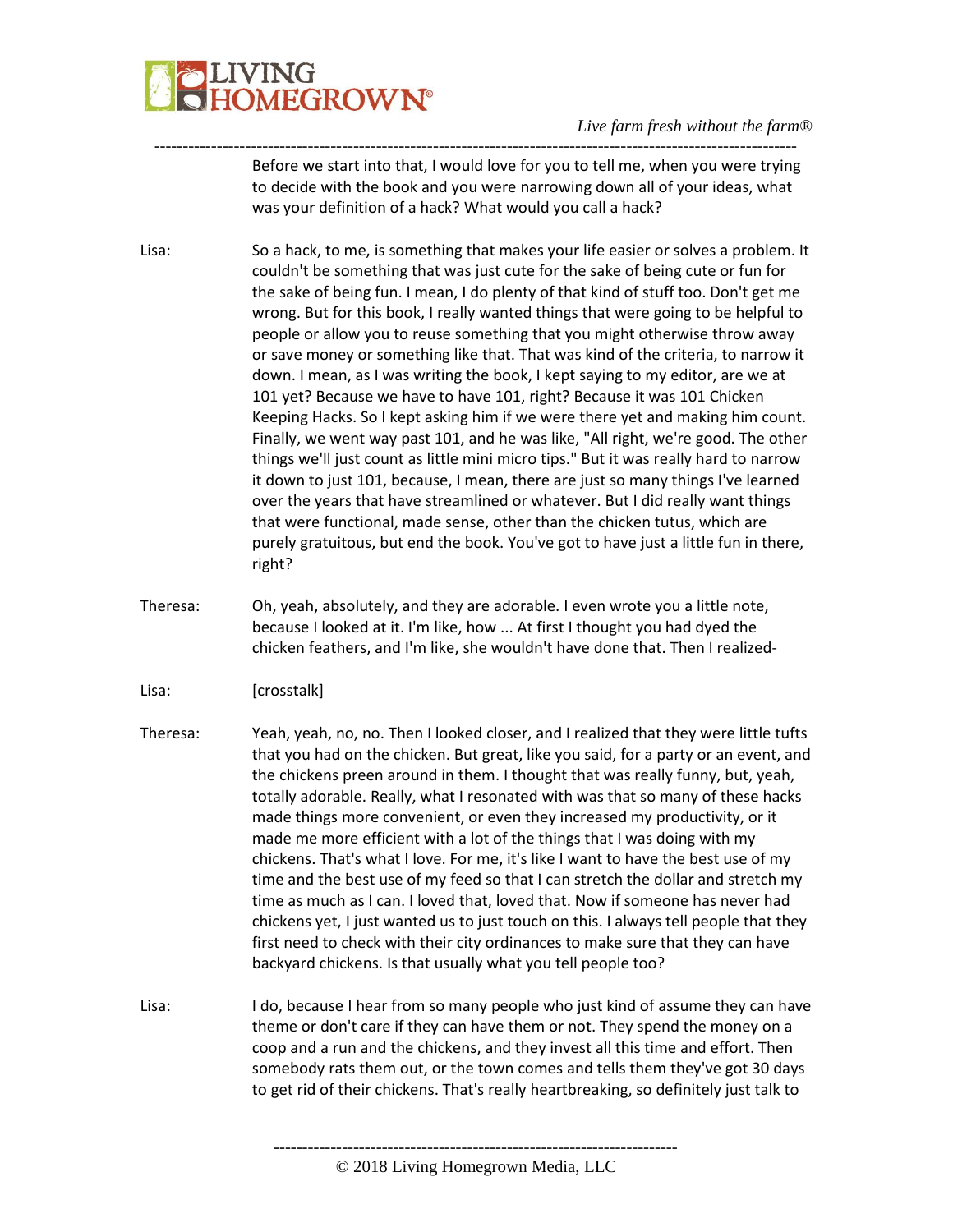

your town and find out what the rules are. If you don't like the regulations, work on changing them. I know plenty of people that have changed the rules in their town just by starting petitions or getting some other people involved. Likely, if you want chickens, there are other people that do too. So you've got to do a little background and a little research before you dive in.

Theresa: Yes, absolutely yes. I think that people have to remember, sometimes these are just ordinances that have just been in place forever. It's just a matter of educating anybody. In my town, we're allowed to have five chickens, because I'm in Los Angeles, in a little town on the outskirts of Los Angeles, at the beach. So we all have very small pieces of property, but I'm still allowed to have up to five chickens, as long as I don't have a rooster. That's been pretty easy to handle. When I did get a rooster, I had friends who had farms, so I was able to rehome them so I didn't have to cull them. I was able to get them into a new home that wanted them. With my neighbors, I just shared my eggs, and nobody's ever complained. They're all thrilled to get the eggs, so it's always worked out. I just wanted to mention that in case someone was like, well, wait a minute, how can I have that? You have plenty of information on your website, and we will link in the show notes, because if they want more information to just start out, they can find it at your website.

-----------------------------------------------------------------------------------------------------------------

Let's dive in to some of the hacks. One of the ones that I know you talk about a lot is about having herbs in the nesting boxes. So could you tell us a little bit about that particular hack?

- Lisa: Yeah, that's big. I mean, I've been doing that for years. I had read a study years and years and years ago when I first started with chickens about how wild birds will line their nests with all kinds of wildflowers and plants and herbs and things. Researchers think that it's to protect their baby chicks or the baby birds, whatever they're called, baby birds, against any bugs or parasites or things that might be in the nest. So taking that into the chicken coop, I throw things like lavender and rosemary and rose petals and marigolds and all that into my nesting boxes. They look so pretty. They smell really nice, and those kind of things do have some pest repellent properties. It just makes sense that it would keep your nesting boxes free of ants or lice or mites or any of those nasty things that chickens can pick up from time to time.
- Theresa: They would smell good and be pretty, and it's okay if the chicken nibbles on them, right? I'm sure-

Lisa: Oh, for sure.

Theresa: ... the rose petals, for sure. I know my chickens would probably eat up the rose petals.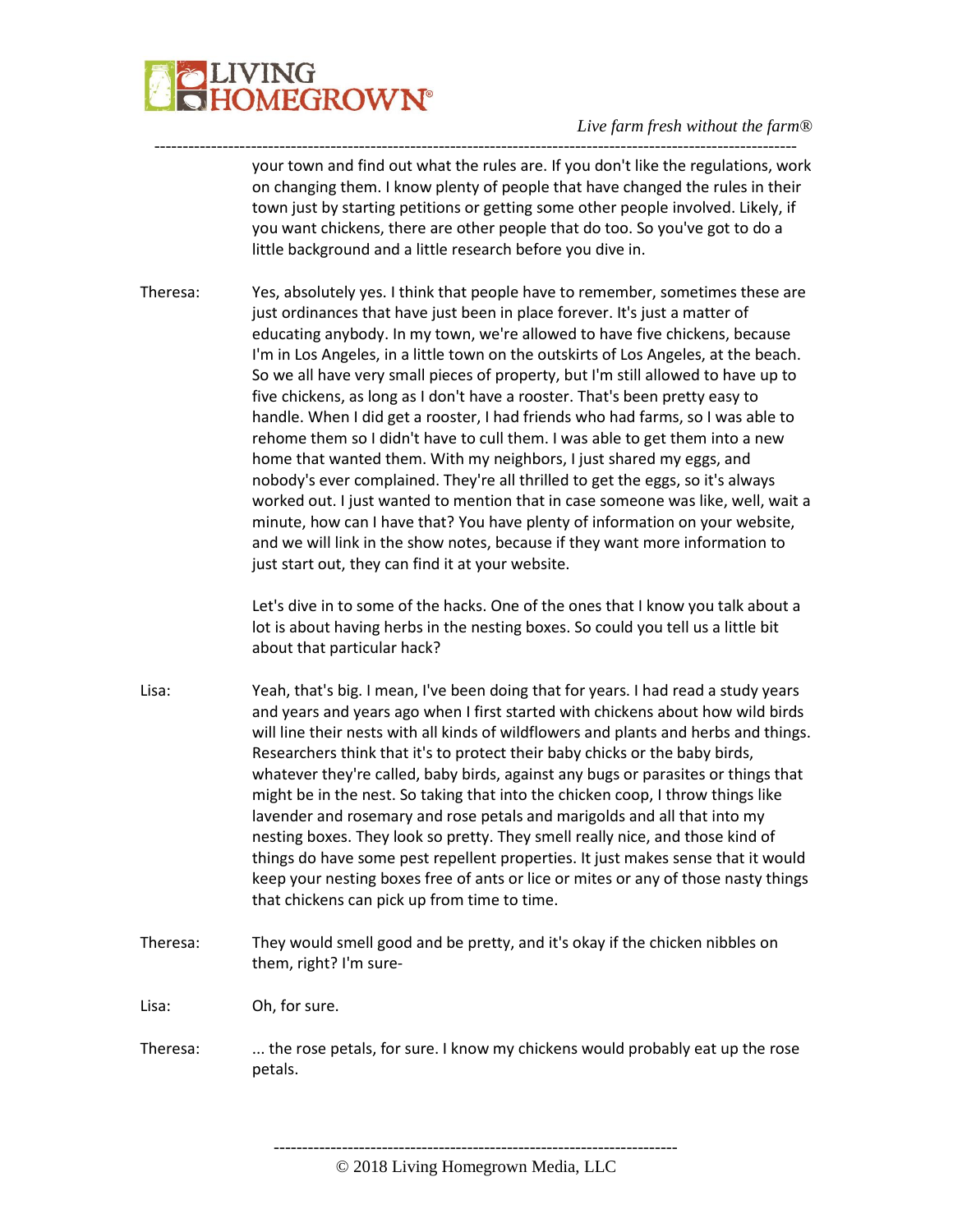## **BELIVING**<br>**BELIVING**<br> **BELIVING**

### *Live farm fresh without the farm®*

| Lisa:    | They love rose petals. In fact, I have rose bushes planted around the side of my<br>run, and the chickens will stand underneath them waiting for the flowers to<br>drop their petals so they can eat them. So I always use-                                                                                                                                                                                                                                                                                                                                                                                                                                                                                                                        |
|----------|----------------------------------------------------------------------------------------------------------------------------------------------------------------------------------------------------------------------------------------------------------------------------------------------------------------------------------------------------------------------------------------------------------------------------------------------------------------------------------------------------------------------------------------------------------------------------------------------------------------------------------------------------------------------------------------------------------------------------------------------------|
| Theresa: | That is so funny.                                                                                                                                                                                                                                                                                                                                                                                                                                                                                                                                                                                                                                                                                                                                  |
| Lisa:    | chicken-safe herbs, and culinary herbs, things that you would grow for your<br>family, are all safe for chickens.                                                                                                                                                                                                                                                                                                                                                                                                                                                                                                                                                                                                                                  |
| Theresa: | Yes, absolutely. Lavender and rosemary definitely have some pest-repelling<br>properties, because I've used them in my home, so, excellent, I love that. Now<br>another one of your hacks was about fermented feed. I learned about this a few<br>years ago, and I thought it made perfect sense, because I ferment vegetables. I<br>ferment food for my family, and so to ferment some of your feed is actually very<br>beneficial for the chickens as well, right?                                                                                                                                                                                                                                                                               |
| Lisa:    | That's true. I think most people are familiar with fermented foods like<br>sauerkraut or yogurt, things like that. Fermenting is super simple to do. You're<br>basically just soaking the chicken feed in water and stirring it up for a couple of<br>days. You grow all sorts of probiotics, and you increase the vitamins in the feed.<br>The chickens will eat much, much less feed if you're feeding them fermented<br>feed, because they only eat what they need to get the energy and nutrients they<br>need for the day. So once they've filled up on that, they'll stop eating. So if<br>you're looking to save money on your feed, fermenting it, your feed will go way<br>longer, and the chickens are getting more nutrients out of it. |
| Theresa: | Is there any particular procedure for doing that? I'm sure you have to kind of<br>keep your nose to it to make sure that it doesn't go sour or go bad. When I've<br>done it, it smelled kind of like beer.                                                                                                                                                                                                                                                                                                                                                                                                                                                                                                                                         |
| Lisa:    | Yes, exactly. It's yeasty. That's what you're doing is you're basically making beer<br>for your chickens. Well, you're not letting it go that long. I mean, I only let it go a<br>couple of days. You want to definitely make sure the feed is completely covered<br>with water, and you have to stir it up, because you want to get oxygen in there<br>so it doesn't mold. But, yeah, three or four days, and you should start to see<br>some bubbles. Like you said, it smells kind of like beer. Then you're good to go.<br>The chickens will love it. But if you're in doubt and you see any mold or anything<br>like that, obviously, toss it out and start over again.                                                                       |
| Theresa: | Perfect. Now I thought that was really good because of the idea that they<br>wouldn't quite eat as much. You said that, even if we don't want to actually do<br>the fermenting, we could just soak it in some warm water, and that gives them<br>benefits, especially in the summer where then they'll get some more water from<br>eating the moistened feed.                                                                                                                                                                                                                                                                                                                                                                                      |
|          |                                                                                                                                                                                                                                                                                                                                                                                                                                                                                                                                                                                                                                                                                                                                                    |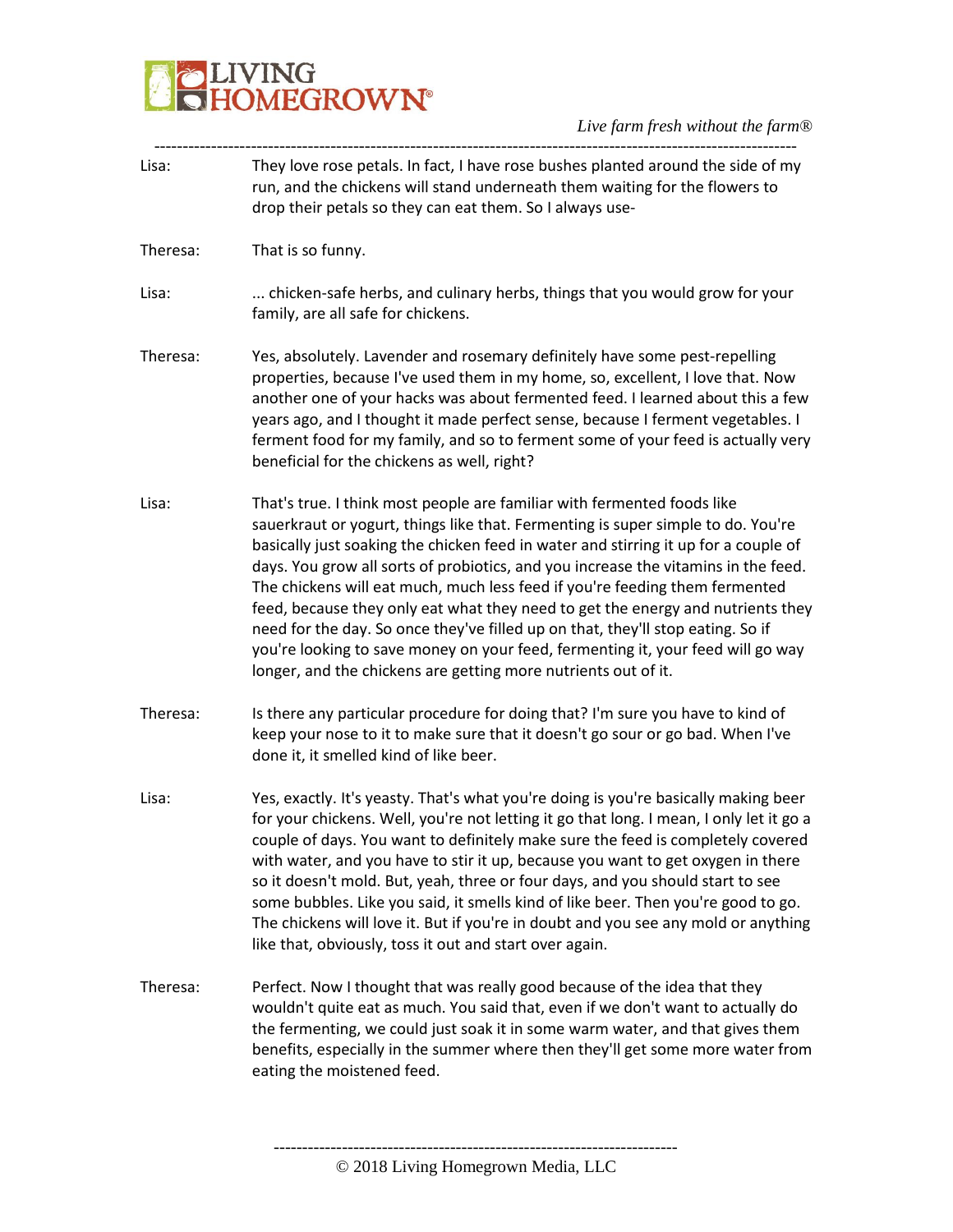# VING<br>DM<mark>EGROWN®</mark>

#### *Live farm fresh without the farm®*

Lisa: Right. I discovered this by accident. Ducks go between their food and water, so your feed is always kind of moist, and there's also feed in the water. So then the chickens end up drinking water that has feed in it, which I figure has nutrients and stuff, so that's okay. But I noticed the chickens seemed to prefer the feed that the ducks were getting wet, so in the summer I'll just pour some cool water over my chicken feed, and my chickens think it's a treat. Conversely, in the winter, I use warm water and just make them a little mash with it, and they absolutely love it. That's a super quick easy hack that costs you nothing, because it's just water. Theresa: Here in Los Angeles, we get so hot, so I'm always looking for ways to make sure that they're getting enough water. I'll give them watermelon and things like that when it's super hot. But to do that, that automatically means they're getting some more moisture, which I think is so important, so that's a great hack. Lisa: Exactly. Theresa: Well, now let's move on to some hacks for us for inside the house. I know one of the problems that we all have when we have chickens, especially if you have more than me, if you have more than five, you can get way too many eggs. Then in the winter time, the chickens either slow down or they stop laying, and then you can end up running out of eggs. So you have a great solution for that, and that is that we freeze the eggs. So could you explain, how would we freeze our eggs? Lisa: So before people start writing into the station and asking you why I don't just put lights in my coop so my chickens will lay through the winter, which will force them to do that, I like to give them a break. I figure they're just trying to keep warm, especially here in Maine, so I want them to use their energy keeping warm and resting up. Then come spring, they start laying again. So, yes, in the winter, we don't have many eggs. I love to bake at the holidays, and I hate having to go to the store and buy store-bought eggs for holiday cookies and that. So, basically, in the summer when you're drowning in eggs ... Because with chickens, it's either feast or famine. You've either got way too many or you don't have any. So in the summer when you have tons of eggs, you can freeze them. It's so super simple. In my book I do go through the steps, but you basically just whisk them up, add a little bit of salt. That keeps it from getting all grainy and the texture being weird, and then you just pour them into ice cube tray. One ice cube is basically equivalent to one egg. Once they're frozen, pop them out, put them in freezer bags, and then you've got eggs. You can use them for baking. You can also use them for scrambling, to eat. I mean, they're fine for that also. But it's a great way to extend your fresh egg season into the winter.

-----------------------------------------------------------------------------------------------------------------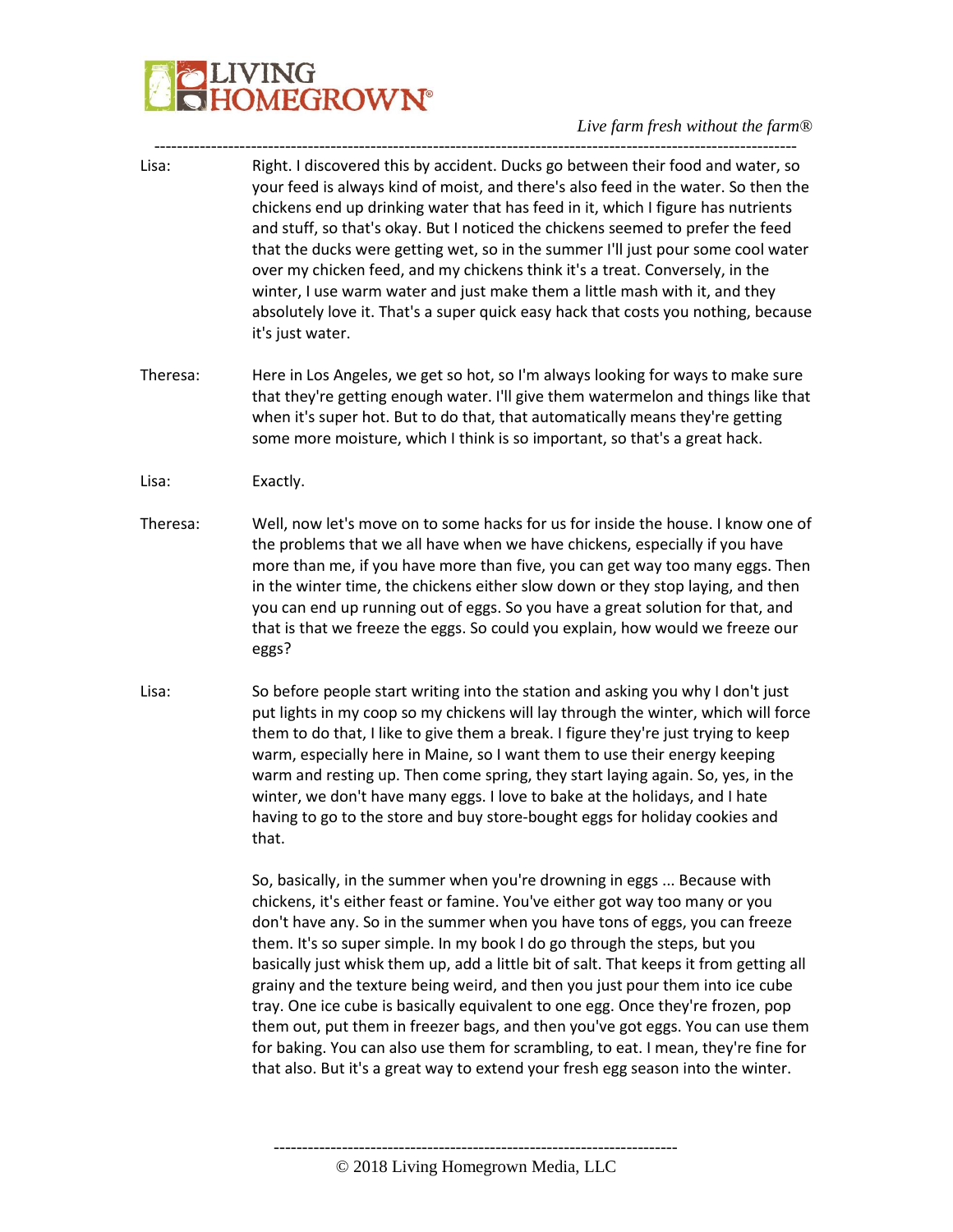## **PLIVING**<br>CHOMEGROWN®

### *Live farm fresh without the farm®*

| Absolutely. Now what's so great about that too is I'm with you. In the<br>wintertime, I'm doing all my baking. To just be able to pop one of those little<br>cubes in and say, okay, there's one egg, now here's a second egg, and I don't<br>have to go to the store  Because I do not like having to buy eggs. That's what<br>my chickens are for, and I want to have that fresh flavor, and I want the fresh<br>organic eggs. But I also do what you do. I let my chickens have a rest, because I<br>raise my chickens as naturally as possible. So I want them to have that time off.<br>If I was a chicken, I'd want that time off too. That's a really good one. You had<br>this really cool thing for if we are trying to get the yolk out where you use a<br>plastic bottle. It's so clever. Sometimes when we're doing a lot of baking in the<br>wintertime, we might have something where we need several egg yolks or we<br>need all the egg whites. So what's the little trick that you use for getting the yolk |
|------------------------------------------------------------------------------------------------------------------------------------------------------------------------------------------------------------------------------------------------------------------------------------------------------------------------------------------------------------------------------------------------------------------------------------------------------------------------------------------------------------------------------------------------------------------------------------------------------------------------------------------------------------------------------------------------------------------------------------------------------------------------------------------------------------------------------------------------------------------------------------------------------------------------------------------------------------------------------------------------------------------------------|
| I think I saw it in YouTube or something. It is much more impressive when you<br>see a video. But you just basically take enough empty water bottle, and you<br>squeeze it, and then you hold it over the yolk and release, and it sucks the yolk<br>up into the bottle. It's really pretty cool, especially if you have kids. You can<br>probably give them that task while you're cooking and see if they can<br>successfully do it. I mean, I personally just crack the yolk and separate, but-                                                                                                                                                                                                                                                                                                                                                                                                                                                                                                                           |
|                                                                                                                                                                                                                                                                                                                                                                                                                                                                                                                                                                                                                                                                                                                                                                                                                                                                                                                                                                                                                              |
|                                                                                                                                                                                                                                                                                                                                                                                                                                                                                                                                                                                                                                                                                                                                                                                                                                                                                                                                                                                                                              |
| I know, I was thinking, boy, if my kids were little, that's exactly what I would<br>have done. If we were making meringues or something for the holidays, I would<br>totally give them that job. They would probably have a ball shooting the eggs at                                                                                                                                                                                                                                                                                                                                                                                                                                                                                                                                                                                                                                                                                                                                                                        |
|                                                                                                                                                                                                                                                                                                                                                                                                                                                                                                                                                                                                                                                                                                                                                                                                                                                                                                                                                                                                                              |
| Yeah, it might go bad since I have two boys. I can just imagine what they'd do.<br>But I thought that was really fun, so excellent. Another thing that happens  If<br>you have fresh eggs and you have your own chickens, you can't get eggs any<br>fresher. One of the big obstacles that backyard chicken keepers have to face is<br>that it's very hard to peel their eggs when they are fresh. That's because of the<br>air content in there. You have a really great way for being able to peel the eggs,                                                                                                                                                                                                                                                                                                                                                                                                                                                                                                               |
| You're right. You cannot peel fresh eggs. That's the one thing. If you want<br>deviled eggs or if you want hard boiled eggs, they're going to be a mess if<br>they're fresh. Not enough time has passed for air to get in through the pores in<br>the eggshell to shrink the membrane away from the shell and make them easy<br>to peel. So over the years, I tried everything. I tried salt in the water. I tried                                                                                                                                                                                                                                                                                                                                                                                                                                                                                                                                                                                                           |
|                                                                                                                                                                                                                                                                                                                                                                                                                                                                                                                                                                                                                                                                                                                                                                                                                                                                                                                                                                                                                              |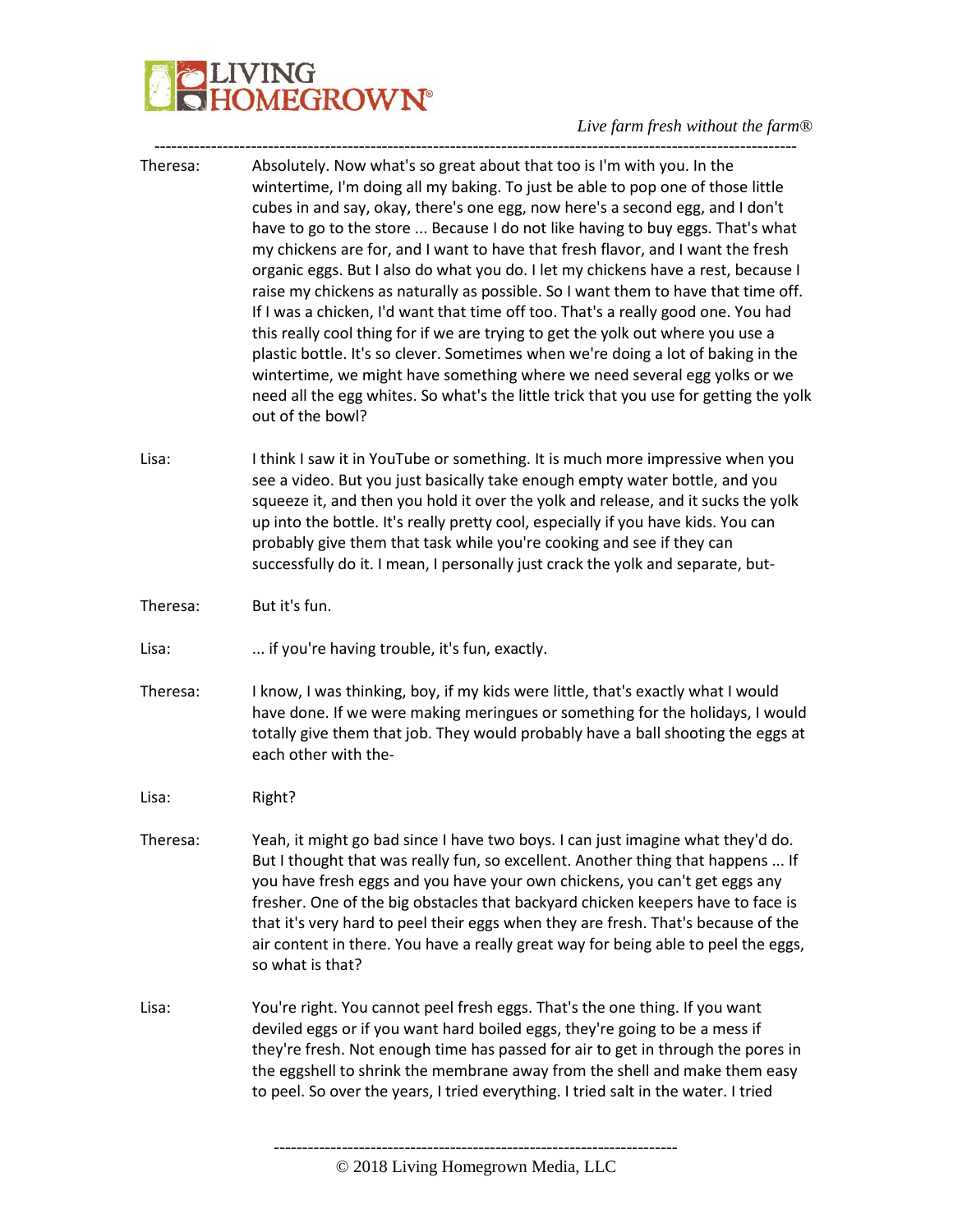

#### *Live farm fresh without the farm®* -----------------------------------------------------------------------------------------------------------------

|          | baking soda. I've tried pretty much everything I've read anywhere online. Then a<br>couple of years ago, I stumbled across something that said steam the eggs for<br>20 minutes, so in a bamboo steamer or even a colander or a double boiler,<br>something like that. Then you just put them in ice water until they're cool<br>enough to peel. I mean, I've peeled eggs that the chickens lay. I go to the coop,<br>get them, come in the house, put them in the steamer, and peel them. I mean,<br>it's amazing. It works every time, so easy. So that's my go-to now.                                                                                                                                                                                                                                                                                                                                                                                       |
|----------|-----------------------------------------------------------------------------------------------------------------------------------------------------------------------------------------------------------------------------------------------------------------------------------------------------------------------------------------------------------------------------------------------------------------------------------------------------------------------------------------------------------------------------------------------------------------------------------------------------------------------------------------------------------------------------------------------------------------------------------------------------------------------------------------------------------------------------------------------------------------------------------------------------------------------------------------------------------------|
| Theresa: | When I read that, I was like, wow, because that has always been the biggest<br>problem for me. At Easter time, what we do is I take some of our fresh eggs, and<br>I just place them towards the back, and I mark the date, and I let them get old<br>so that I can peel them.                                                                                                                                                                                                                                                                                                                                                                                                                                                                                                                                                                                                                                                                                  |
| Lisa:    | But who wants to eat old eggs? [crosstalk]                                                                                                                                                                                                                                                                                                                                                                                                                                                                                                                                                                                                                                                                                                                                                                                                                                                                                                                      |
| Theresa: | I know!                                                                                                                                                                                                                                                                                                                                                                                                                                                                                                                                                                                                                                                                                                                                                                                                                                                                                                                                                         |
| Lisa:    | Every time I post that, people say, well, just let them get old. I'm like, but that<br>defeats the purpose of having chickens [crosstalk]                                                                                                                                                                                                                                                                                                                                                                                                                                                                                                                                                                                                                                                                                                                                                                                                                       |
| Theresa: | Exactly.                                                                                                                                                                                                                                                                                                                                                                                                                                                                                                                                                                                                                                                                                                                                                                                                                                                                                                                                                        |
| Lisa:    | you want to eat them fresh.                                                                                                                                                                                                                                                                                                                                                                                                                                                                                                                                                                                                                                                                                                                                                                                                                                                                                                                                     |
| Theresa: | Exactly. The other option is that I just sit there and pick off all those shells that<br>are stuck. So you end up with these eggs that are not pretty. When you peel<br>them, you have parts that the white has gotten taken off with the egg shell, so it<br>is a problem. I know I have tried several of the things, and sometimes I could get<br>better results, but I never could get it to be as nice as an old egg. What people<br>may not realize, and we should talk about this, is in the grocery store, when you<br>buy those eggs in the grocery store, they are already old. They're not fresh<br>picked up the day or even the day before. The first time I ever experienced this<br>myself was when I bought eggs at the farmer's market and they were fresh.<br>Then I went to make hard boiled eggs, and I was like, what is wrong with these<br>eggs? I can't get the shell off. But, oh, man, the ones in the grocery store are<br>weeks old. |
| Lisa:    | Old, very old.                                                                                                                                                                                                                                                                                                                                                                                                                                                                                                                                                                                                                                                                                                                                                                                                                                                                                                                                                  |
| Theresa: | This is definitely a better way to go. So you could use a bamboo steamer. You<br>could use a colander. You could use a vegetable steamer, anything just to boil<br>the water. So it's 20 minutes, and then plunge into ice water, right?                                                                                                                                                                                                                                                                                                                                                                                                                                                                                                                                                                                                                                                                                                                        |
| Lisa:    | I'm not really sure about the science of the whole thing. I am pretty sure it has<br>something to do with the going from very hot to then the ice water, and it must                                                                                                                                                                                                                                                                                                                                                                                                                                                                                                                                                                                                                                                                                                                                                                                            |
|          |                                                                                                                                                                                                                                                                                                                                                                                                                                                                                                                                                                                                                                                                                                                                                                                                                                                                                                                                                                 |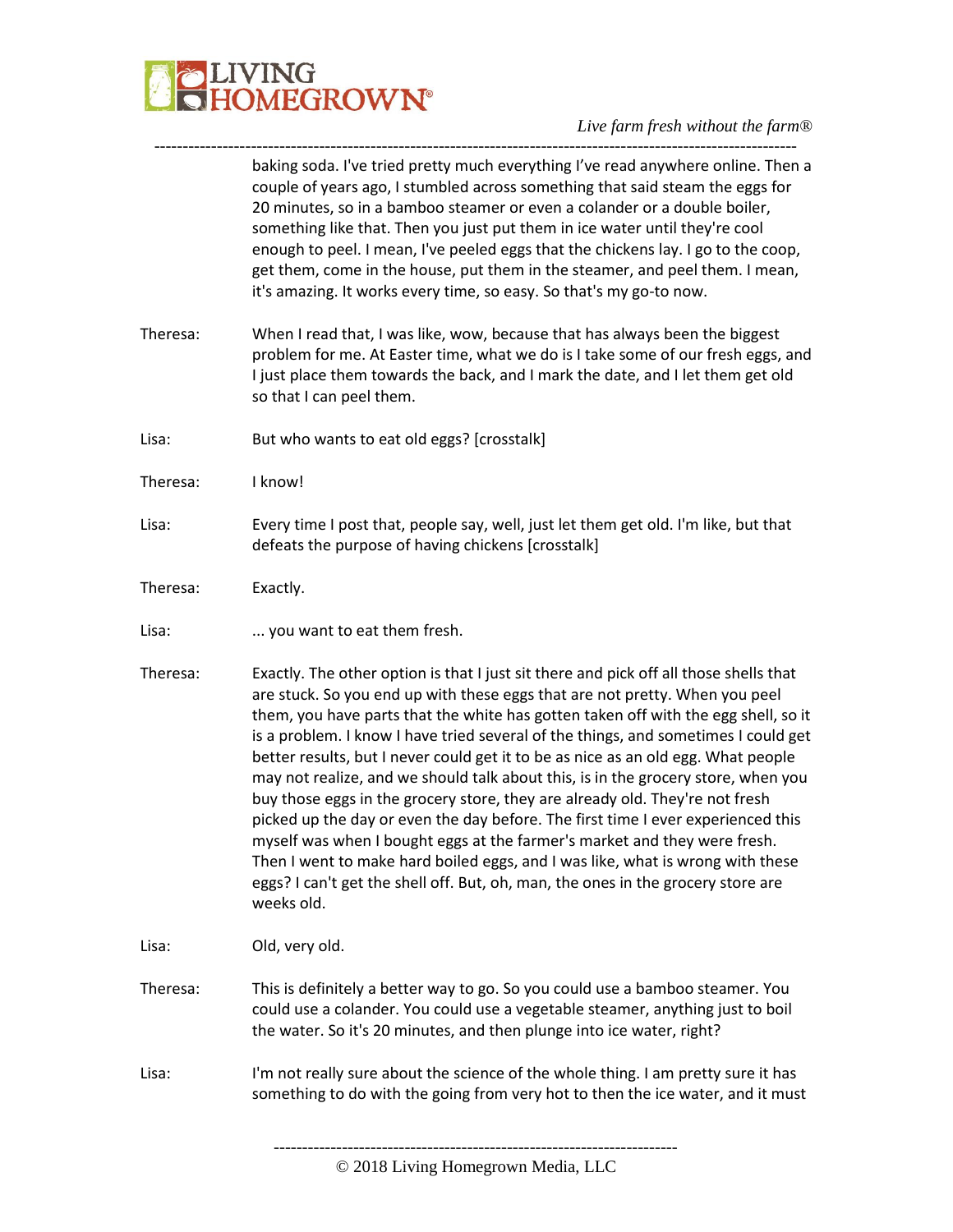

---------------------------------------------------------------------------------------------------------------- expand and shrink or something, but I don't understand why boiling and then ice water doesn't work like steaming and ice water, but it definitely does. That way you're not adding anything to your water, like the baking soda or the salt, which is what other people have tried, because sometimes you have an egg crack, and then now you've got baking soda and salt all over it. I just like the steamer approach. It definitely works. Theresa: Perfect. I also saw in your book that we could, if we wanted to, put an egg on

- the grill and grill it for 20 minutes and then plunge it into ice water, and it should peel pretty well. We also get some smoke benefits from that. I have never tried that. Did you just discover that?
- Lisa: Again, I'm always looking for things about eggs or whatever. I think it was on YouTube. There was a video. Some guys wren barbecuing, and they threw some eggs on the grill. I was like, that is the neatest thing. So this summer I tried it, and it's kind of cool because, again, you've already got the grill going. You might as well throw some eggs on with your steaks. You've got hard boiled eggs for the next morning. It works pretty cool, actually.
- Theresa: I'm definitely going to try that, because we're still having warm enough weather that we might do some grilling. I want to give that a try, because I was like, holy cow, that would be fun at a party. It's like, everyone could take home an egg.
- Lisa: Right? New party trick.
- Theresa: Yeah, and everyone could take home an egg for their breakfast. They could even get it from the coop, and we could throw it on the grill. I thought that would be fun, excellent. Now if we are a chicken keeper with backyard chickens, then the other thing that always happens is trying to keep track of which are the old eggs and which are the new eggs. Everybody kind of comes up with their own system. I have different cartons, and I kind of rotate the ones in the ... put the new ones in the back, and the ones in the front are the ones we're using. But you made it so simple. You're like, get out a pencil, and write the date on the egg. I'm like, I never thought-

Lisa: Duh.

Theresa: Yeah, it was like a duh moment for me. I'm like, oh. That's just too easy. So I love how you're just thinking where I'm not. I'm trying to create this whole system of how we know which eggs are fresh. I told my husband. I'm like, okay, this pencil is for us to write on the eggs, and he's like, oh. It's kind of one of those moments. You're like, why didn't I think of that? Anyway, I loved it. But, also, we could test it with a little bowl of water. We could see which ones float and which ones sink, and that helps also, if you find an egg towards the back of the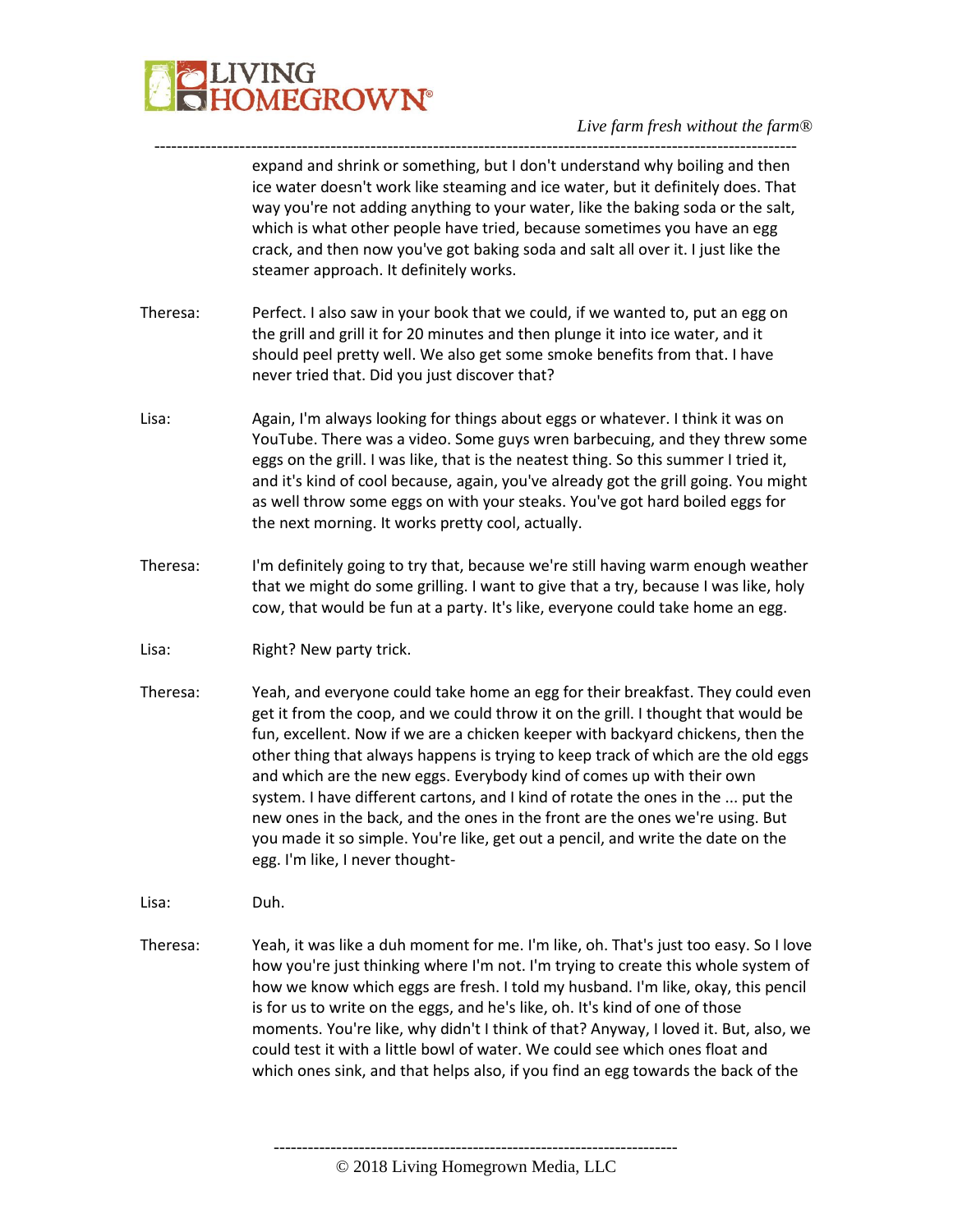

---------------------------------------------------------------------------------------------------------------- refrigerator and you're not sure how old it is. Is that because of the air content that's inside?

- Lisa: Right, same with the whole hard boiled egg, fresh eggs not peeling thing. As an egg ages, air does seep in through the pores in the egg shell. As more air seeps in and the insides kind of start to dry out a little bit, that egg is going to start floating basically, so after a couple of weeks, many weeks. If you put an egg in a glass of water that's very, very old, it's actually going to float in the water, and you probably don't want to eat that egg.
- Theresa: Well, and it's a great thing to do this with the store-bought eggs versus what you just harvested, because then you can really see the difference. Because the egg that you just got out of the coop will sink to the bottom. It's very heavy. It has no air in it. But the one from the grocery store will either tip up or float, which usually by the time it's floating is not when we want to have it. That's why they have the dates on ... When they have that-
- Lisa: [crosstalk]
- Theresa: ... date on the carton, that is really a long time. They are not fresh anymore, so excellent. That's a super simple way for people to check, and writing in pencil with the date makes it even easier, which I wish I'd thought of that years ago. So there was something else in there that I loved, and you had a recipe for homemade scratch mix. So scratch, if someone doesn't have chickens, is basically like a treat. It's not their regular feed. It's a supplemental thing that you would give them. You have a recipe for making your own feed, but I loved this homemade scratch, because you had it in a jar, and you had put a Parmesan shaker lid on it so you could shake it out for the chickens, and they could scratch in the dirt and get it. I instantly thought, what a great holiday gift this would make, because we could purchase all of the items for creating our own scratch in bulk, and then do canning jars full of this and make it very pretty. You had it layered in there. We could give that as a holiday gift. Don't you think that would be awesome?
- Lisa: I do. I love that idea. I discovered that by accident. We had bought the plastic container of the Parmesan in the grocery store, and the plastic bottom had a crack in it. So I was like, oh, great, what am I going to put this cheese in? Just trial and error, I found that the plastic Parmesan shaker lid actually fits on a regular narrow mouth canning jar, glass, like a Ball jar. That's when the light bulb went off, and I was like, oh, this is a great little shaker thing for our treats, because your scratch grains are going to be small grains and seeds and things like that that will fit through the holes of the Parmesan shaker thing. So that's where that idea was born. I love your idea of layering the cookie. There's recipes like cakes and things that they put layers, the flour, the sugar, the chocolate chips, the oats. I kind of layered it the same way for the book just because it was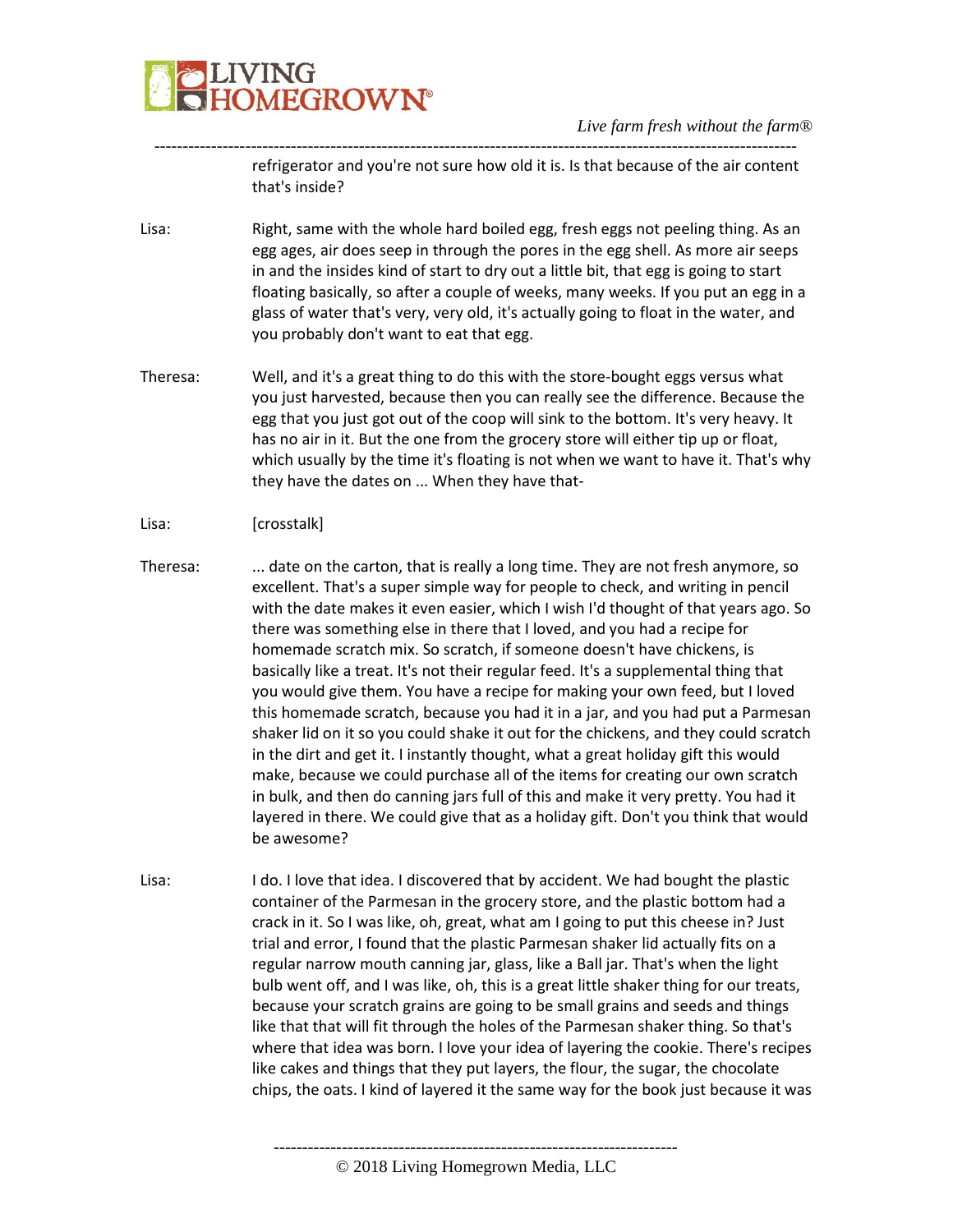

---------------------------------------------------------------------------------------------------------------- pretty, but it would make such a great idea for a gift for anyone who has chickens or even wild birds, that they could feed the wild birds in the winter too.

- Theresa: So even if maybe you only have a few friends who actually have backyard chickens, you could still make your scratch feed, and it would be perfectly fine for the wild birds.
- Lisa: Right.
- Theresa: Fantastic. So if we want to make our own homemade scratch, how do we go about that? What kind of things can we put in scratch?
- Lisa: So like you mentioned, scratch is a treat. I don't really recommend mixing your own feed, although I do have a recipe in the book for it. But I did speak with a feed company who actually put the recipe together for me, because it has to be super balanced. They have to have the right nutrients and all that to lay eggs and be healthy, but scratch, pure treats. Think like a trail mix or a granola that we might eat. You can put literally whatever you want in it. You can use cracked corn, sunflower seeds, sesame seeds, pumpkin seeds. You can put oats or wheat or barley. I love putting dried fruit, especially for this gift idea, because it would be pretty, some dried cranberries, some dried raisins, dried blueberries. I mean, chickens love all of that, so pretty much anything you've got, feeds, grains, nuts, dried fruit, any of that kind of stuff.
- Theresa: What about peanuts? Is it okay to give chickens peanuts?
- Lisa: Mm-hmm (affirmative).
- Theresa: Cool. I know sometimes you might see in the wild bird section, so sunflower seeds. Millet is another thing that I've seen at the pet store for the wild birds. Those are okay for chickens as well.
- Lisa: Sure, safflower. With the nuts, you just want to get unsalted, so you don't want to buy the fancy nuts like the Planters in the container. You'd want the baking nuts, like the walnuts or the slivered almonds, things like that that are unsalted. Those are all fine.
- Theresa: Great, really good point. You don't want anything salted, nothing with preservatives. We want the raw nuts and the raw grain. So we can just mix this up and put it in the jars, and if we have any of those Parmesan shakers, I thought that was brilliant, you're able to do that. So I think that's really, really good. You also mentioned in there that sometimes if we go to the store and we've bought berries, those plastic berry boxes, you're always looking for different ways for us to reuse something. If you have chickens that are kind of cooped up in the coop for winter, this can be a great boredom buster. Boredom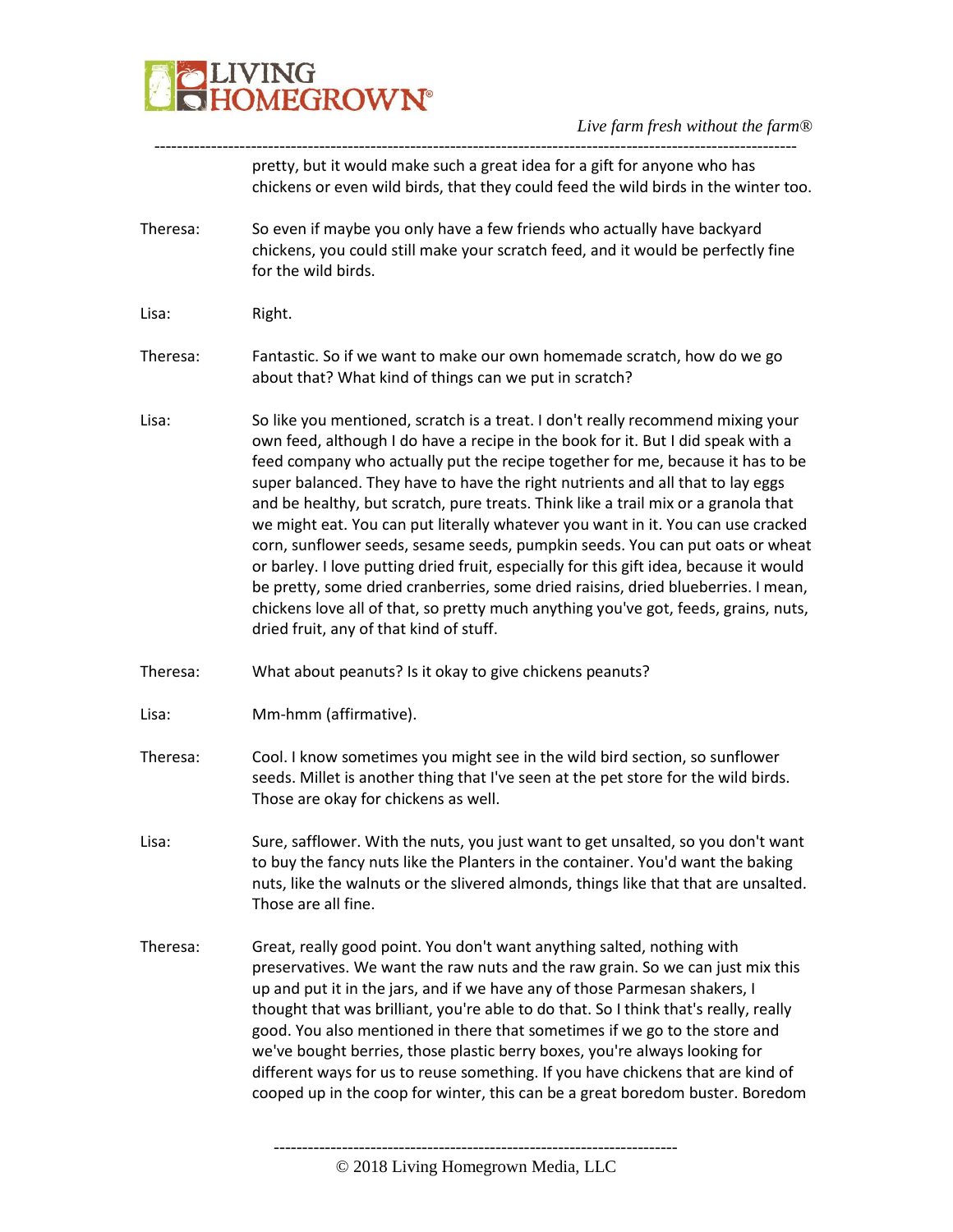

---------------------------------------------------------------------------------------------------------------- isn't a thing that I have to deal with here in California, because my chickens are out all year long, but you have snow, so your chickens will be closed up a little bit more in the wintertime, and they get bored. So you take the scratch, and you put it in the berry box, right?

Lisa: Right, yeah. I mean, it's a great way to entice your chickens outside in the winter. I'll shovel their run, put down straw, because they don't like walking on the snow. But then you need something to actually get them to come outside, so filling one of those berry boxes that has the slats in it, so things come out of it, so cracked corn and sunflower seeds, things like that. Fill the box up with that, put it in the run, and, I mean, it's really fun to watch them kicking it around, because once they learn they have to kick it or knock it to make the feeds come out, it can keep them busy all afternoon.

- Theresa: It reminds me of a toy we have for my chocolate lab. Labs, they get kind of feisty. They need a lot of action and mental action as well as physical action, so there's toys where you can put the treats in, and the dog rolls the toy for the treats to fall out. So this is the same thing, and they pick up on that. That must be a hoot to watch, very, very cute. Lisa, these are all such great hacks, and the books is filled with, like you said, 101 of them. These are just a small handful. I really, really love that you put this together, because there's really great tips. I have it already earmarked and little Post-it Notes and everything else. If any of my friends who are chicken keepers are listening, just so you know, you're getting some homemade scratch mix for Christmas for your chickens. But, also anyone-
- Lisa: Nice.
- Theresa: Yeah, and I'm going to be giving it to people who don't have chickens too so that they can feed the wildlife in their backyard. I think it'll be fun. But I just wanted to say thanks for coming on, and thanks for creating this book. I really loved it. It was a lot of fun. But thanks for coming on today.
- Lisa: Thanks for having me. I'm so glad you loved it. I love when another chicken keeper who kind of raises their chickens the same way as I do appreciates what I do, because that really makes it all worth it. The book is coming out October 9th, so it's available for preorder before then. Then obviously it'll be available at Amazon, Barnes & Noble, bookstores, all that kind of good stuff after October 9th.
- Theresa: Fantastic, thanks so much.
- Lisa: Thanks, Theresa.